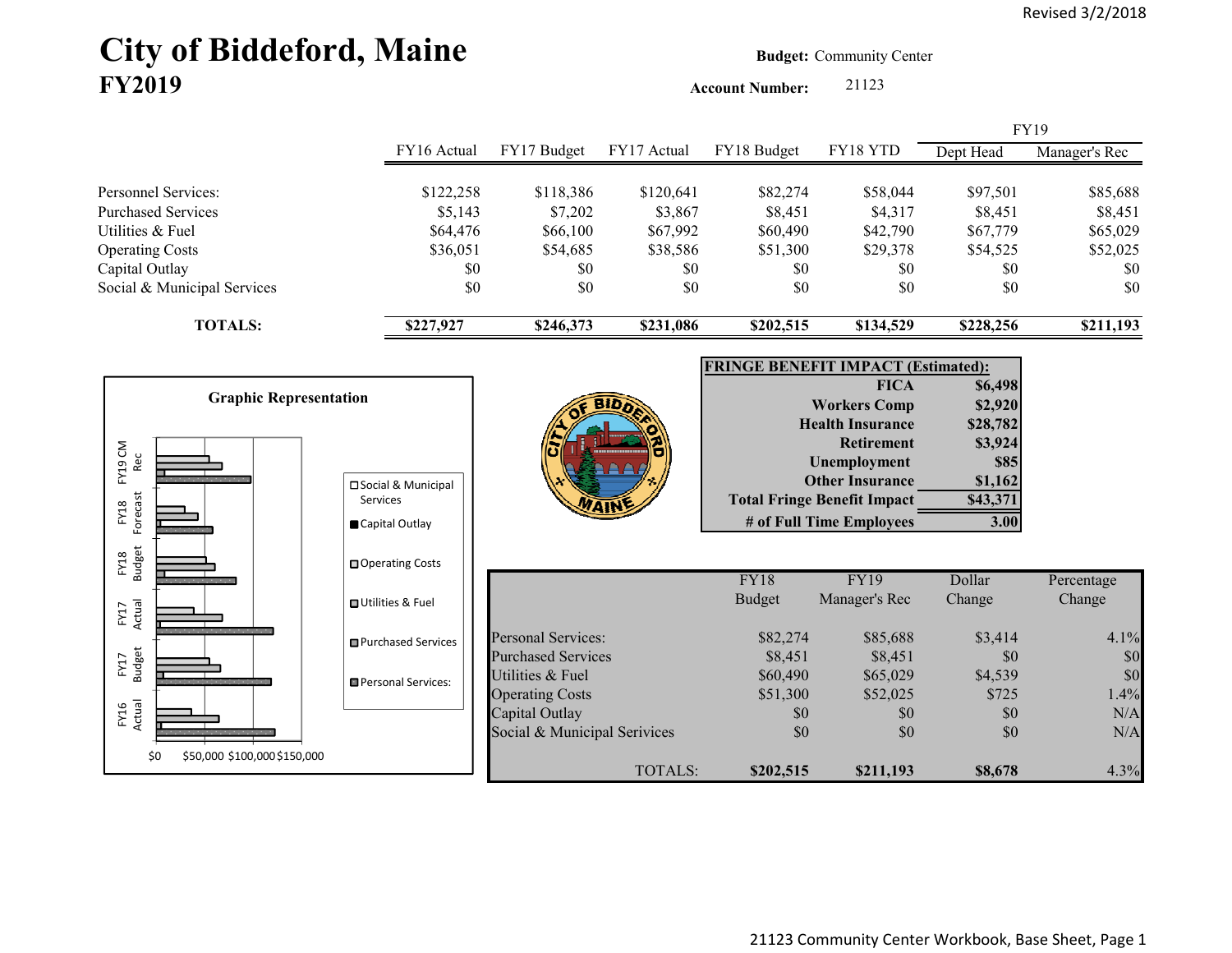#### Personnel Services

| Account                   |                                   | FY16      | <b>FY17</b>   | <b>FY17</b> | <b>FY18</b> | <b>FY18</b>  | <b>FY19</b> |           |
|---------------------------|-----------------------------------|-----------|---------------|-------------|-------------|--------------|-------------|-----------|
| Number                    | Description                       | Actual    | <b>Budget</b> | Actual      | Budget      | YTD 02/28/18 | Dept Head   | Mgr's Rec |
|                           |                                   |           |               |             |             |              |             |           |
|                           | 60102 Mid Mgmt Hrly Employee Wa   | \$32,414  | \$0           | \$0         | \$0         | \$0          | \$0         | \$0       |
|                           | 60105 F-T Employee Wage Exp       | \$0       | \$33,879      | \$34,858    | \$34,774    | \$24,147     | \$37,292    | \$37,292  |
|                           | 60106 P-T Employee Wage Exp       | \$53,694  | \$45,002      | \$45,916    | \$45,000    | \$32,204     | \$57,404    | \$45,696  |
|                           | 60111 Overtime Wage Expense       | \$60      | \$1,867       | \$2,632     | \$1,750     | \$1,693      | \$2,055     | \$1,950   |
|                           | 60201 FICA/Medicare-ER Share Exp  | \$5,969   | \$6,177       | \$5,649     | $\$0$       | \$0          | \$0         | \$0       |
|                           | 60202 MPERS-Employer Share Exp    | \$2,894   | \$3,396       | \$3,599     | \$0         | \$0          | \$0         | \$0       |
|                           | 60203 457 Plan-Employer Share Exp | \$0       | \$0           | \$0         | \$0         | \$0          | \$0         | \$0       |
|                           | 60210 HPHC Ins Employer Share Ex  | \$26,649  | \$26,313      | \$26,235    | \$0         | \$0          | \$0         | \$0       |
|                           | 60212 S-T Disability ER Share Exp | \$210     | \$222         | \$143       | \$0         | \$0          | \$0         | \$0       |
|                           | 60213 L-T Disability ER Share Exp | \$131     | \$0           | \$153       | \$0         | \$0          | \$0         | \$0       |
|                           | 60216 Delta Dental ER Share       | \$0       | \$0           | \$0         | \$0         | \$0          | \$0         | \$0       |
|                           | 60217 RHSA Plan ER Share          | \$0       | \$780         | \$663       | \$0         | \$0          | \$0         | \$0       |
|                           | 60230 Clothing/Uniforms Expense   | \$238     | \$450         | \$375       | \$450       | \$0          | \$450       | \$450     |
|                           | 60252 Travel/Mileage Expense      | \$0       | \$300         | \$418       | \$300       | \$0          | \$300       | \$300     |
| Totals                    |                                   | \$122,258 | \$118,386     | \$120,641   | \$82,274    | \$58,044     | \$97,501    | \$85,688  |
| <b>Purchased Services</b> |                                   |           |               |             |             |              |             |           |
| Account                   |                                   | FY16      | <b>FY17</b>   | <b>FY17</b> | <b>FY18</b> | <b>FY18</b>  | <b>FY19</b> |           |
| Number                    | Description                       | Actual    | Budget        | Actual      | Budget      | YTD 02/28/18 | Dept Head   | Mgr's Rec |
|                           | 60310 Service Contracts Expense   | \$5,143   | \$7,202       | \$3,867     | \$8,451     | \$4,317      | \$8,451     | \$8,451   |
|                           | 60330 Equipment Rent/Lease Exp    | \$0       | \$0           | \$0         | \$0         | \$0          | \$0         | \$0       |
| Totals                    |                                   | \$5,143   | \$7,202       | \$3,867     | \$8,451     | \$4,317      | \$8,451     | \$8,451   |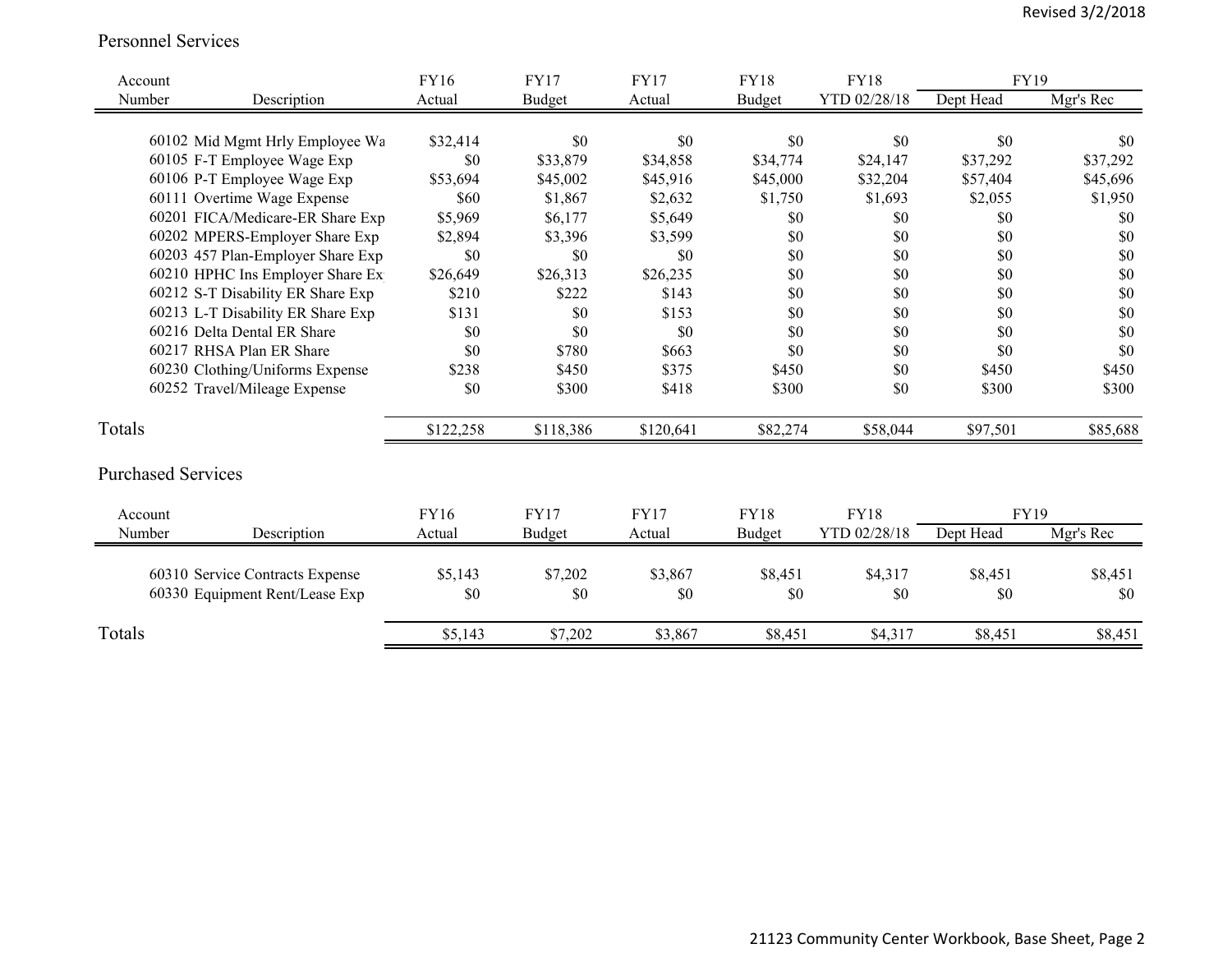#### Utilities & Fuel

| Account |                                   | FY16     | <b>FY17</b>   | <b>FY17</b> | FY18        | FY18         | FY19      |           |
|---------|-----------------------------------|----------|---------------|-------------|-------------|--------------|-----------|-----------|
| Number  | Description                       | Actual   | <b>Budget</b> | Actual      | Budget      | YTD 02/28/18 | Dept Head | Mgr's Rec |
|         |                                   |          |               |             |             |              |           |           |
|         | 60400 Electricity Expense         | \$18,088 | \$17,500      | \$19,952    | \$17,500    | \$12,459     | \$18,500  | \$18,250  |
|         | 60401 Water Expense               | \$590    | \$700         | \$1,126     | \$840       | \$503        | \$840     | \$840     |
|         | 60402 Phone/Celular/Paging Exp    | \$1,333  | \$1,300       | \$1,299     | \$750       | \$879        | \$1,439   | \$1,439   |
|         | 60404 Sewer User Fee Expense      | \$1,699  | \$2,000       | \$3,332     | \$2,000     | \$1,814      | \$2,000   | \$2,000   |
|         | 60405 Heating Fuel Expense        | \$42,765 | \$44,600      | \$42,283    | \$39,400    | \$27,134     | \$45,000  | \$42,500  |
| Totals  |                                   | \$64,476 | \$66,100      | \$67,992    | \$60,490    | \$42,790     | \$67,779  | \$65,029  |
| Account | <b>Other Operating Costs</b>      | FY16     | <b>FY17</b>   | <b>FY17</b> | <b>FY18</b> | <b>FY18</b>  | FY19      |           |
| Number  | Description                       | Actual   | Budget        | Actual      | Budget      | YTD 02/28/18 | Dept Head | Mgr's Rec |
|         | 60450 Building Repair/Maint Exp   | \$26,627 | \$47,735      | \$33,005    | \$43,750    | \$24,441     | \$47,000  | \$44,500  |
|         | 60454 Grounds Maint/Improve Exp   | \$695    | \$2,400       | \$782       | \$3,000     | \$400        | \$3,000   | \$3,000   |
|         | 60500 Admin/Office Supp/Eqt Non-C | \$173    | \$50          | \$146       | \$50        | \$0          | \$25      | \$25      |
|         | 60501 Operating Supp/Eqt Non-Cap  | \$4,227  | \$1,000       | \$1,085     | \$1,000     | \$1,294      | \$1,000   | \$1,000   |
|         | 60509 Cleaning Supplies Expense   | \$4,328  | \$3,500       | \$3,568     | \$3,500     | \$3,242      | \$3,500   | \$3,500   |
| Totals  |                                   | \$36,051 | \$54,685      | \$38,586    | \$51,300    | \$29,378     | \$54,525  | \$52,025  |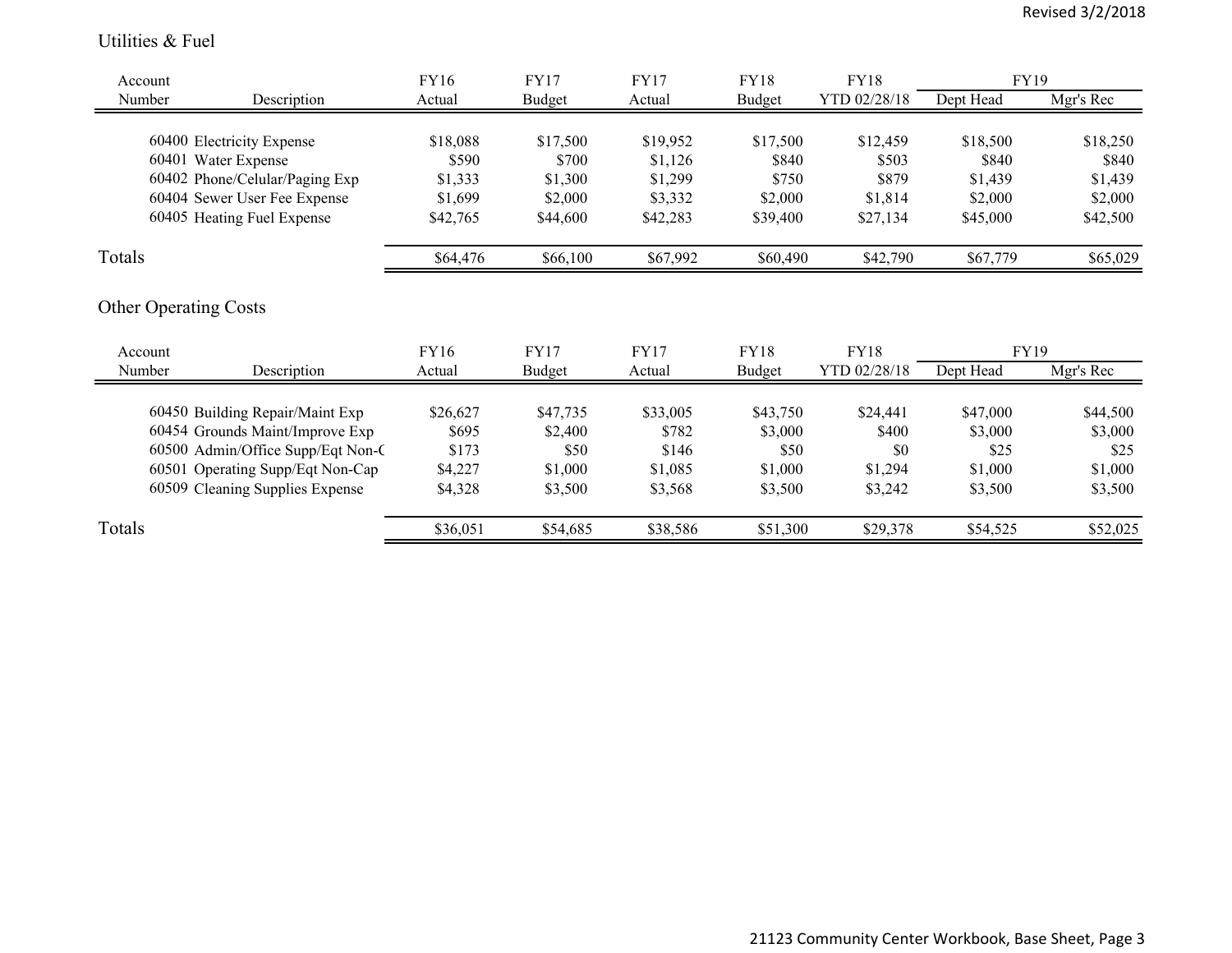#### DEPARTMENT PERSONAL SERVICES BUDGET WORKSHEET Fiscal Year 2019 BUDGET

#### DEPARTMENT:

 21123Community Center

| <b>TOTAL BUDGETED POSITIONS</b> |       | 3.00       | 82,669.60      | 82,987.56        | 82,987.56    |                |                   |
|---------------------------------|-------|------------|----------------|------------------|--------------|----------------|-------------------|
| <b>CUSTODIAN</b>                | 10776 | 0.50       | 11.263.20      | 11.306.52        | 11,306.52    |                | <b>LECLERC</b>    |
| <b>CUSTODIAN</b>                | 10756 | 0.50       | 11,284.00      | 11,327.40        | 11,327.40    |                | <b>ADAMS</b>      |
| <b>CUSTODIAN</b>                | 10485 | 0.50       | 12,053.60      | 12,099.96        | 12,099.96    |                | <b>BERTHIAUME</b> |
| <b>CUSTODIAN</b>                | 10715 | 0.50       | 10,920.00      | 10,962.00        | 10,962.00    |                | <b>COTE</b>       |
| ROVING MAINTENANCE WORKER       | 10002 | 1.00       | 37,148.80      | 37,291.68        | 37,291.68    |                | <b>LAPIERRE</b>   |
| <b>CLASSIFICATION</b>           | EMP#  | <b>FTE</b> | <b>TOTAL</b>   | <b>REOUESTED</b> | RECOMMEND.   | APPROP.        | <b>LAST NAME</b>  |
|                                 |       |            | ANNUALIZED     |                  | CITY MANAGER | <b>COUNCIL</b> |                   |
|                                 |       |            | <b>YEAREND</b> |                  |              |                |                   |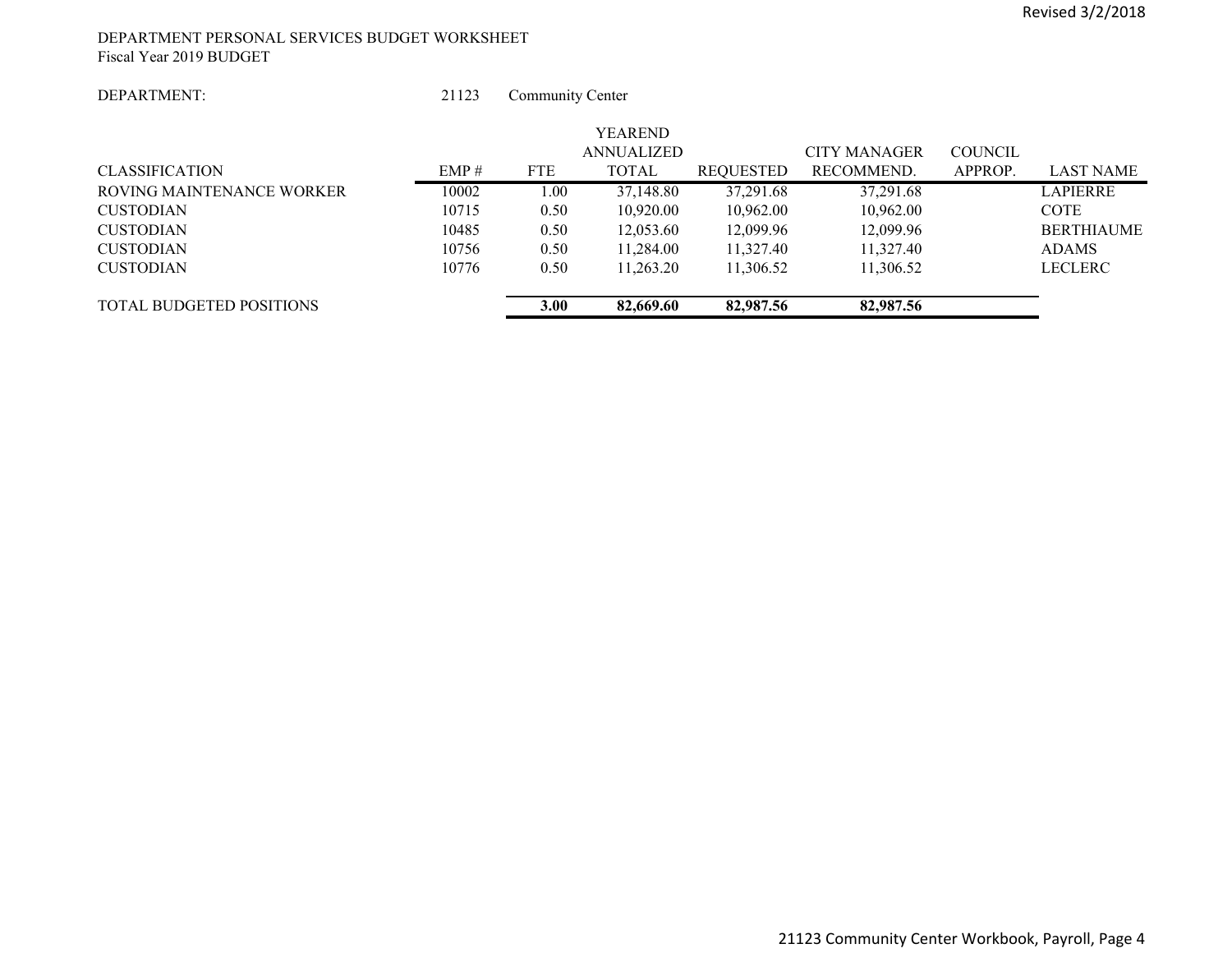

March 2, 2018 **Department:** Community Center

Account Title: F-T Employee Wage Exp

Department Number: 21123 20105 Account Number: 60105

FY2016 FY 2017 FY 2017 FY 2018 FY 2018 Actual Budget Actual Budget Est. Expended \$0.00 \$33,879.00 \$34,858.23 \$34,774.00 \$36,291.00

| FY-2019       | Department  | City Mgr       | Council | Increase   |
|---------------|-------------|----------------|---------|------------|
|               | Reauest     | Recommendation | Action  | (Decrease) |
| <b>Budget</b> | \$37,291.68 | \$37,291.68    |         | \$2,517.68 |

**Support for Budget Request:** Provide justification for the budget request using as much detail as possible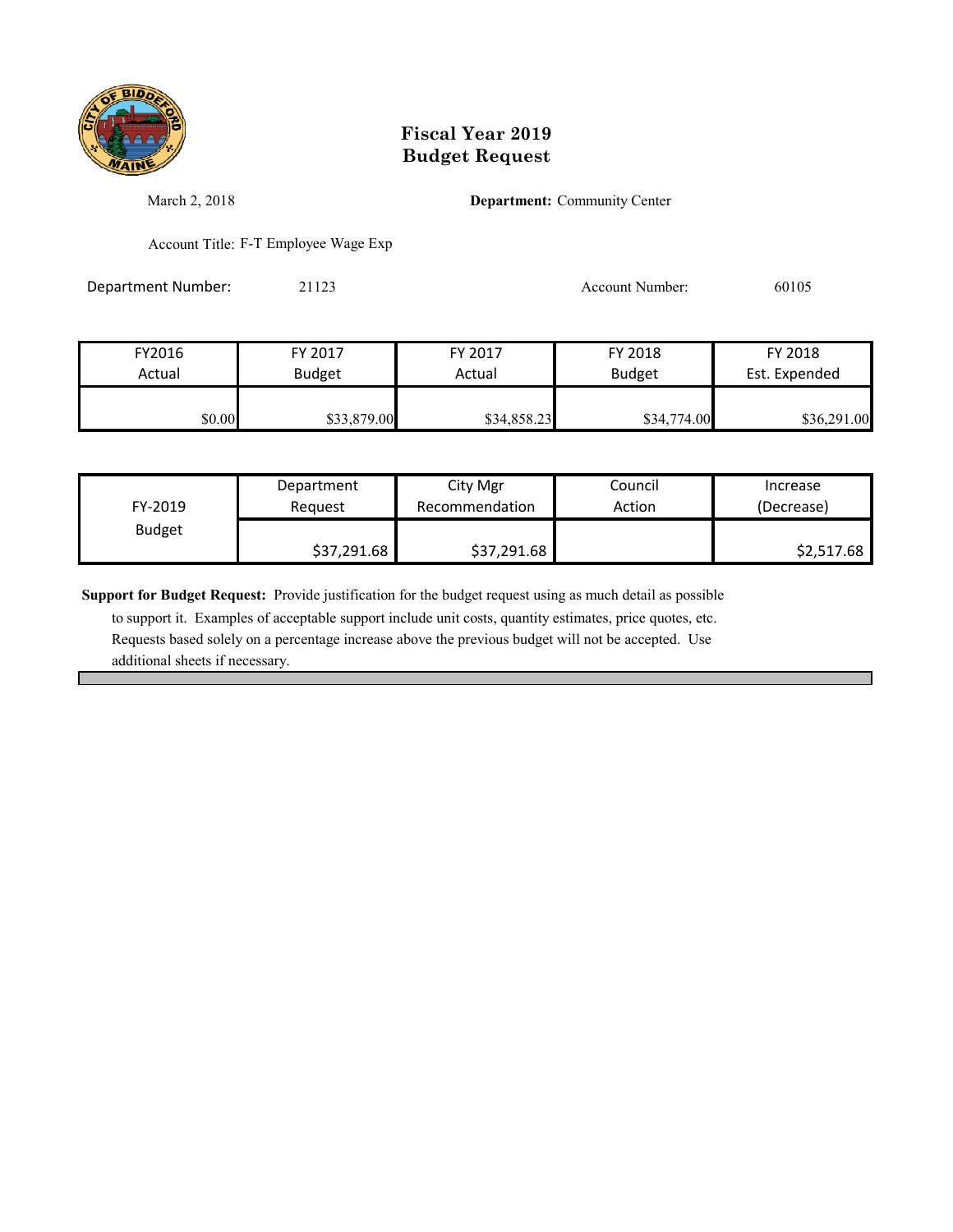

March 2, 2018 **Department:** Community Center

Account Title: P-T Employee Wage Exp

Department Number: 21123 20106<br>
20106

| FY2016      | FY 2017       | FY 2017     | FY 2018       | FY 2018       |
|-------------|---------------|-------------|---------------|---------------|
| Actual      | <b>Budget</b> | Actual      | <b>Budget</b> | Est. Expended |
|             |               |             |               |               |
| \$53,693.95 | \$45,002.00   | \$45,916.40 | \$45,000.00   | \$50,296.00   |

| FY-2019       | Department  | City Mgr       | Council | Increase   |
|---------------|-------------|----------------|---------|------------|
|               | Reauest     | Recommendation | Action  | (Decrease) |
| <b>Budget</b> | \$57,404.34 | \$45,695.88    |         | \$695.88   |

**Support for Budget Request:** Provide justification for the budget request using as much detail as possible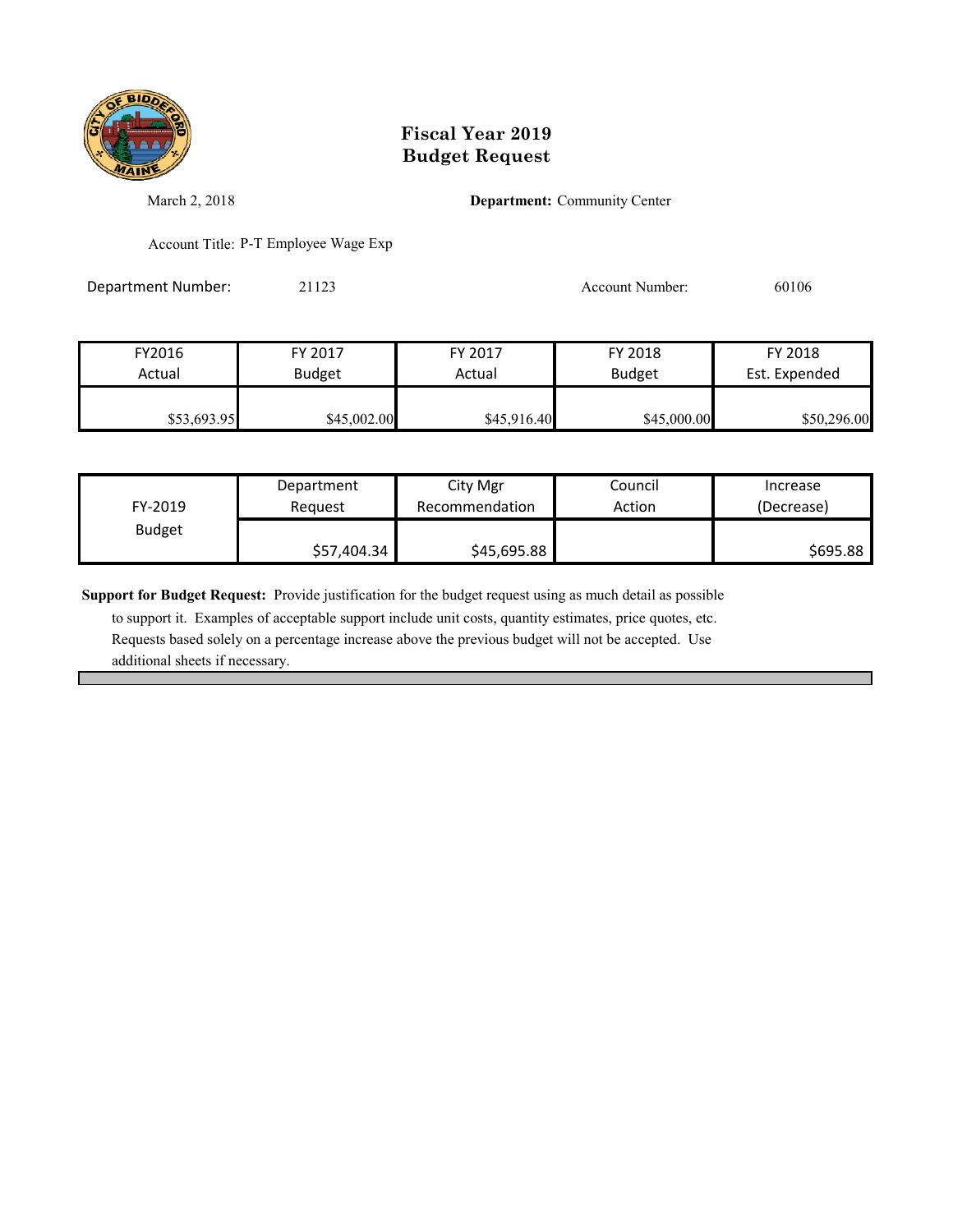

March 2, 2018 **Department:** Community Center

Account Title: Overtime Wage Expense

Department Number: 21123 21123 Account Number: 60111

| FY2016  | FY 2017       | FY 2017    | FY 2018       | FY 2018       |
|---------|---------------|------------|---------------|---------------|
| Actual  | <b>Budget</b> | Actual     | <b>Budget</b> | Est. Expended |
| \$60.24 | \$1,867.00    | \$2,631.92 | \$1,750.00    | \$2,000.00    |

| FY-2019       | Department | City Mgr       | Council | Increase   |
|---------------|------------|----------------|---------|------------|
|               | Reauest    | Recommendation | Action  | (Decrease) |
| <b>Budget</b> | \$2,054.77 | \$1,950.00     |         | \$200.00   |

**Support for Budget Request:** Provide justification for the budget request using as much detail as possible

 to support it. Examples of acceptable support include unit costs, quantity estimates, price quotes, etc. Requests based solely on a percentage increase above the previous budget will not be accepted. Use additional sheets if necessary.

Setup for events scheduled in the building and also the teen center, snow removal, coverage for City Hall staffing during vacations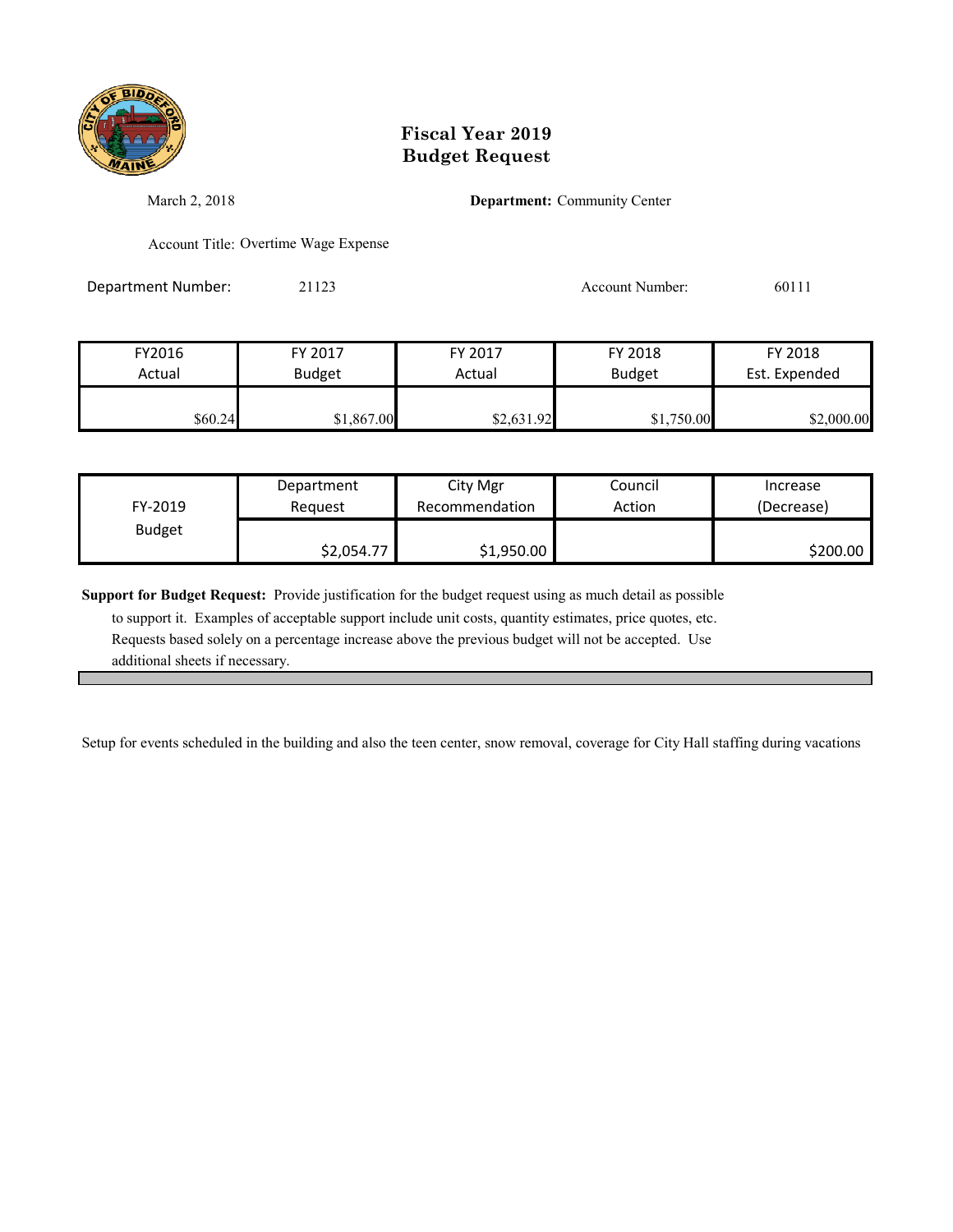

March 2, 2018 **Department:** Community Center

Account Title: Clothing/Uniforms Expense

Department Number: 21123 200230

| FY2016   | FY 2017       | FY 2017  | FY 2018       | FY 2018       |
|----------|---------------|----------|---------------|---------------|
| Actual   | <b>Budget</b> | Actual   | <b>Budget</b> | Est. Expended |
|          |               |          |               |               |
| \$237.97 | \$450.00      | \$375.00 | \$450.00      | \$400.00      |

| FY-2019       | Department | City Mgr       | Council | Increase   |
|---------------|------------|----------------|---------|------------|
|               | Reauest    | Recommendation | Action  | (Decrease) |
| <b>Budget</b> | \$450.00   | \$450.00       |         | \$0.00     |

**Support for Budget Request:** Provide justification for the budget request using as much detail as possible

 to support it. Examples of acceptable support include unit costs, quantity estimates, price quotes, etc. Requests based solely on a percentage increase above the previous budget will not be accepted. Use additional sheets if necessary.

Work clothing for maintenance and custodial staff.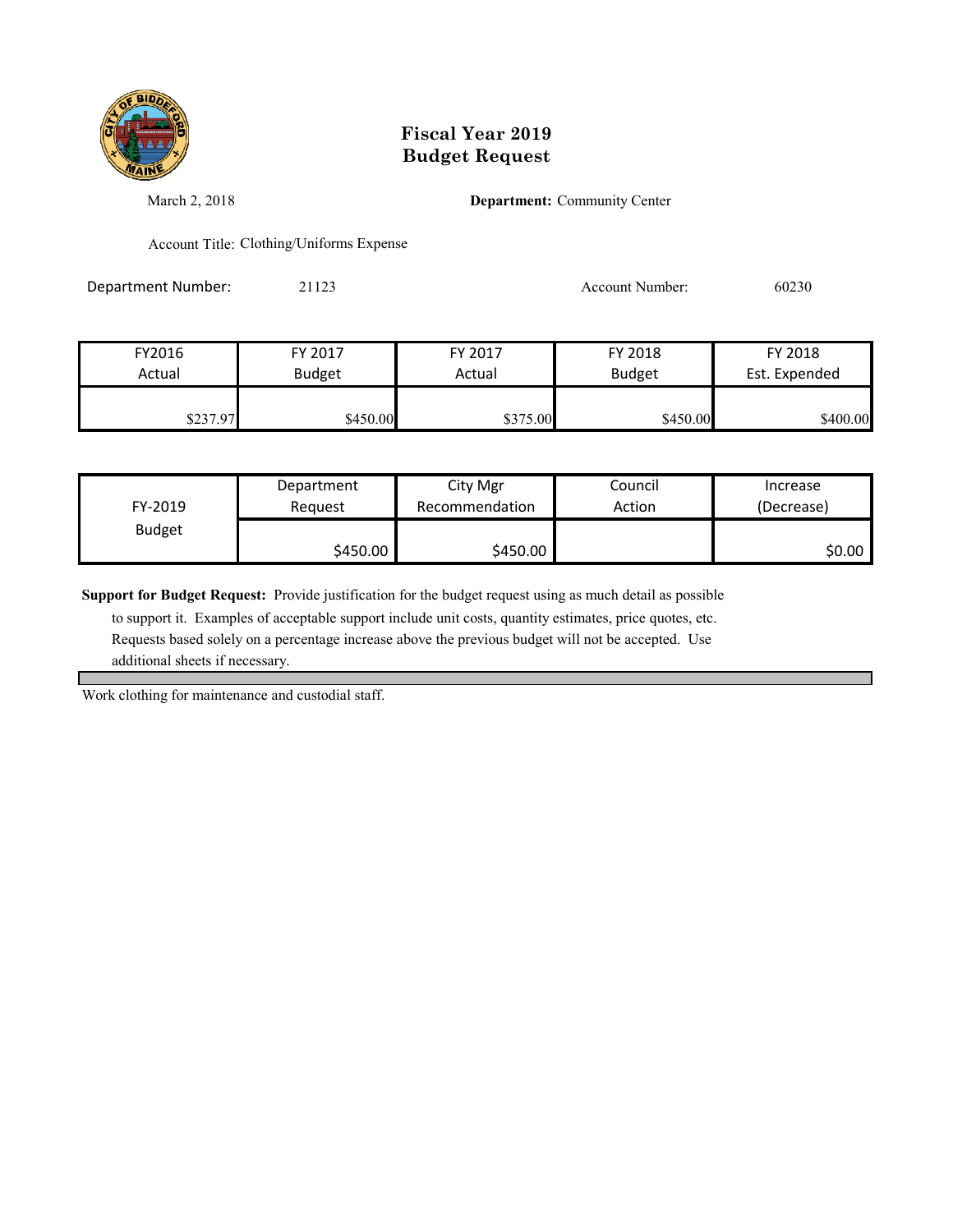

March 2, 2018 **Department:** Community Center

Account Title: Travel/Mileage Expense

Department Number: 21123 200252

| FY2016 | FY 2017       | FY 2017  | FY 2018       | FY 2018       |
|--------|---------------|----------|---------------|---------------|
| Actual | <b>Budget</b> | Actual   | <b>Budget</b> | Est. Expended |
|        |               |          |               |               |
| \$0.00 | \$300.00      | \$417.87 | \$300.00      | \$275.00      |

| FY-2019       | Department | City Mgr       | Council | Increase   |
|---------------|------------|----------------|---------|------------|
|               | Reauest    | Recommendation | Action  | (Decrease) |
| <b>Budget</b> | \$300.00   | \$300.00       |         | ( \$25.00) |

**Support for Budget Request:** Provide justification for the budget request using as much detail as possible

 to support it. Examples of acceptable support include unit costs, quantity estimates, price quotes, etc. Requests based solely on a percentage increase above the previous budget will not be accepted. Use additional sheets if necessary.

Milage for maintenance person to go to other buildings to work.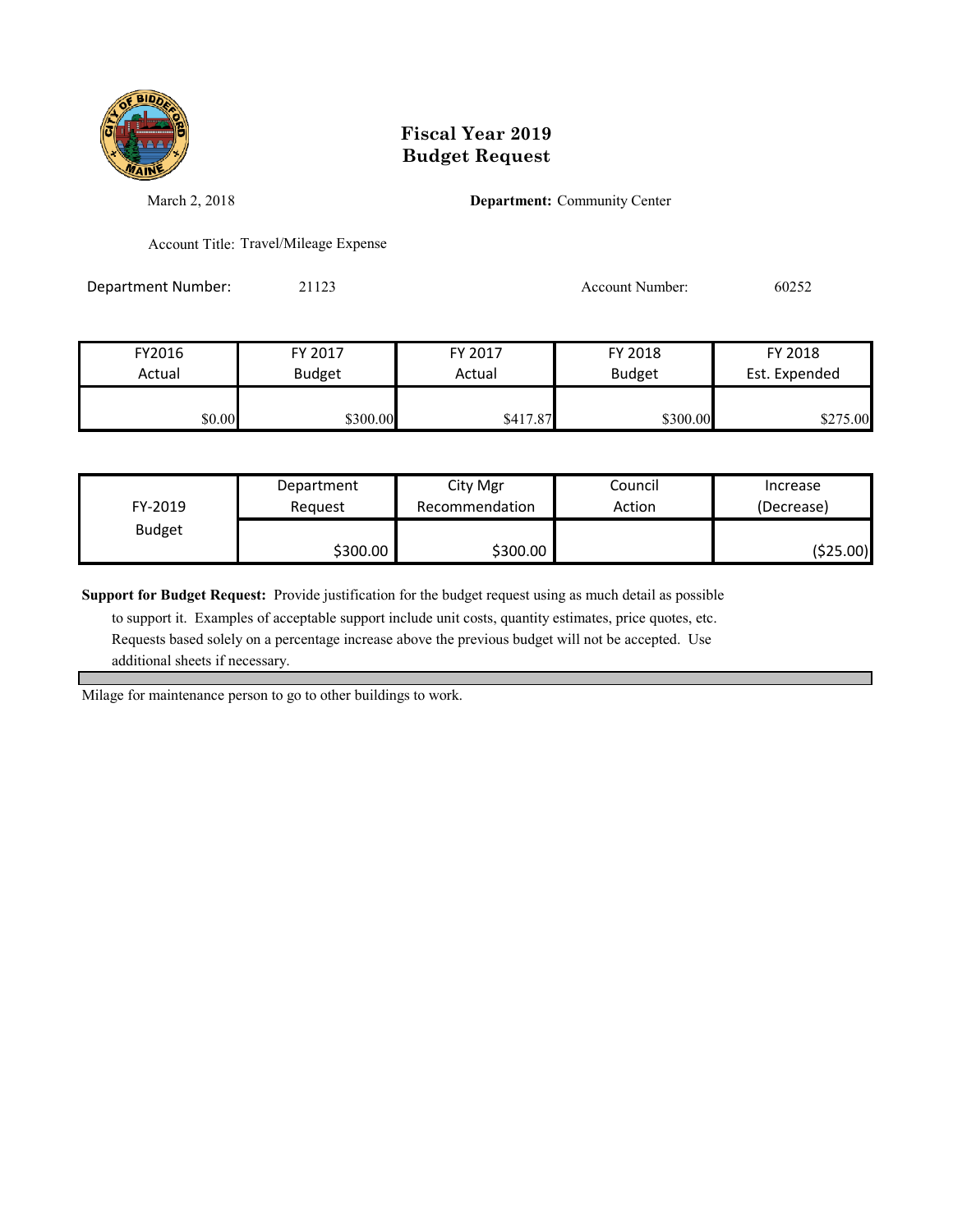

March 2, 2018 **Department:** Community Center

Account Title: Service Contracts Expense

Department Number: 21123 2009 2012 2012 Account Number: 60310

| FY2016     | FY 2017       | FY 2017    | FY 2018       | FY 2018       |
|------------|---------------|------------|---------------|---------------|
| Actual     | <b>Budget</b> | Actual     | <b>Budget</b> | Est. Expended |
|            |               |            |               |               |
| \$5,142.62 | \$7,202.00    | \$3,866.51 | \$8,451.00    | \$8,434.00    |

| FY-2019       | Department | City Mgr       | Council | Increase   |
|---------------|------------|----------------|---------|------------|
|               | Reauest    | Recommendation | Action  | (Decrease) |
| <b>Budget</b> | \$8,451.00 | \$8,451.00     |         | \$0.00     |

**Support for Budget Request:** Provide justification for the budget request using as much detail as possible

 to support it. Examples of acceptable support include unit costs, quantity estimates, price quotes, etc. Requests based solely on a percentage increase above the previous budget will not be accepted. Use additional sheets if necessary.

Thysenkrupp elevator \$5,395.00

Modern Pest Services \$50.00 per month \$600.00

Fire Alarm Test \$350.00

Back flow water testing \$125.00

Elevator licence \$70.00

Fire alarm monitoring \$375.00

Sprinkler Testing \$525.00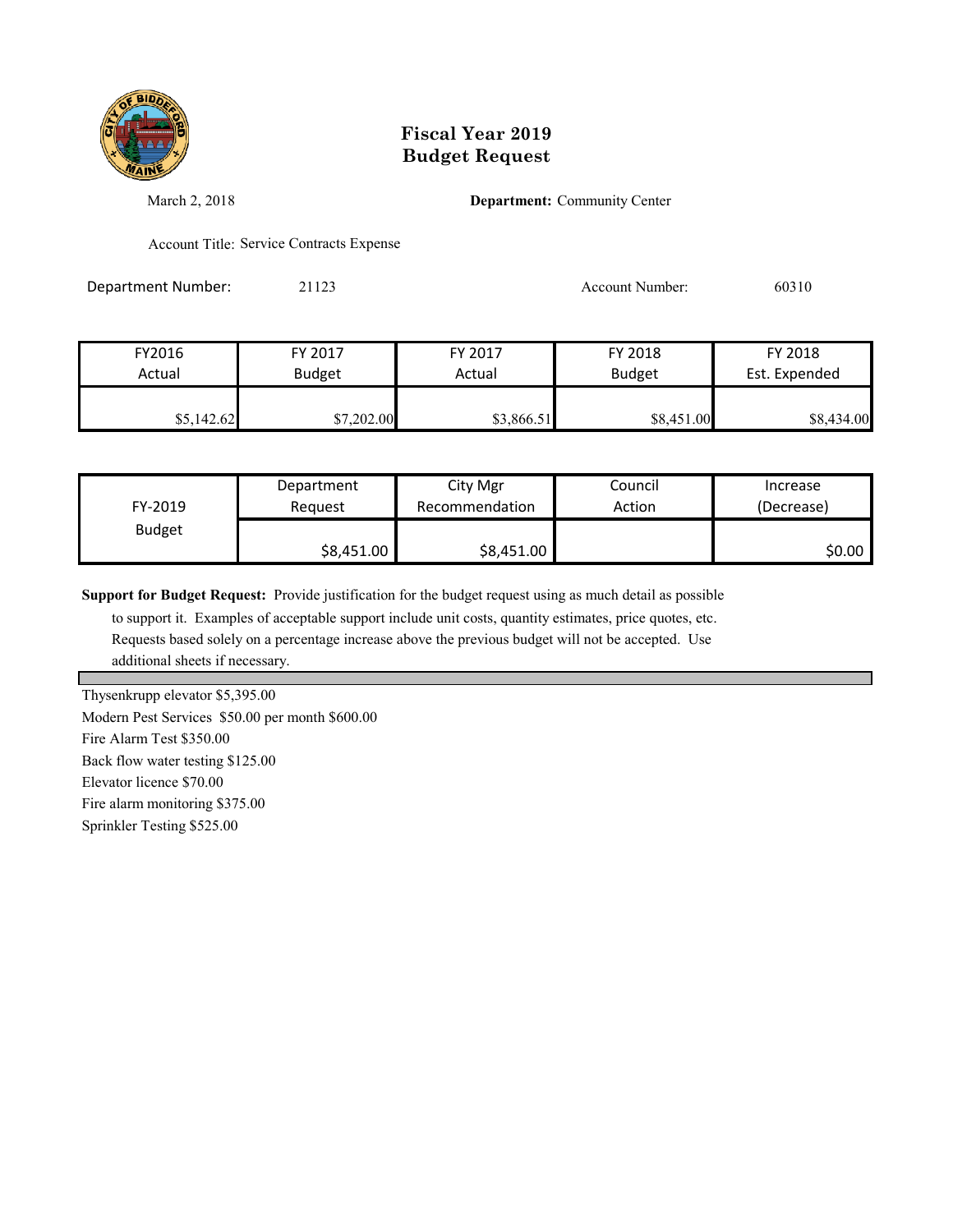

March 2, 2018 **Department:** Community Center

Account Title: Equipment Rent/Lease Exp

Department Number: 21123 200330 Account Number: 60330

| FY2016 | FY 2017       | FY 2017 | FY 2018       | FY 2018       |
|--------|---------------|---------|---------------|---------------|
| Actual | <b>Budget</b> | Actual  | <b>Budget</b> | Est. Expended |
|        |               |         |               |               |
| \$0.00 | \$0.00        | \$0.00  | \$0.00        | \$0.00        |

| FY-2019       | Department | City Mgr       | Council | Increase   |
|---------------|------------|----------------|---------|------------|
|               | Reauest    | Recommendation | Action  | (Decrease) |
| <b>Budget</b> |            | \$0.00         |         | \$0.00     |

**Support for Budget Request:** Provide justification for the budget request using as much detail as possible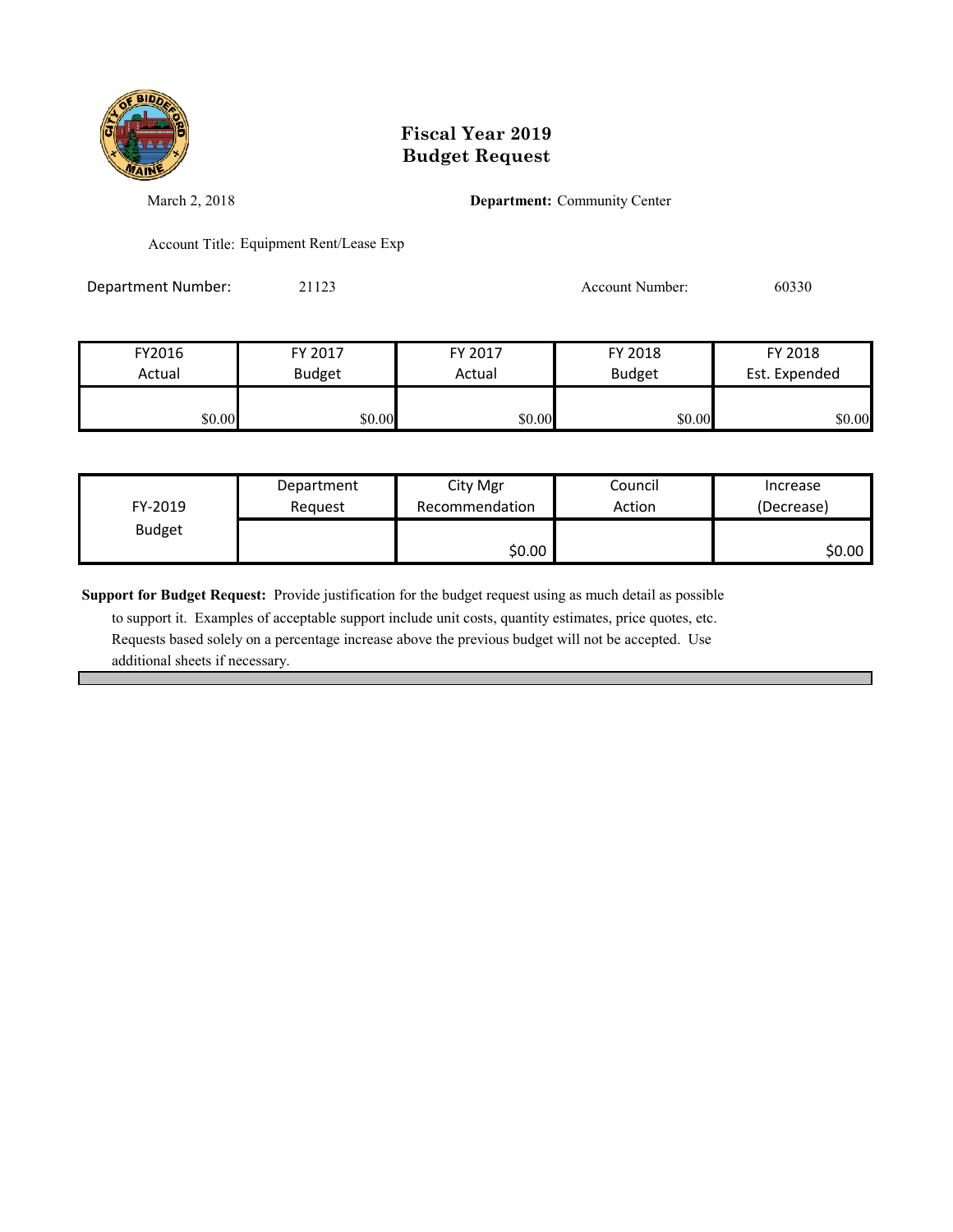

March 2, 2018 **Department:** Community Center

Account Title: Electricity Expense

Department Number: 21123 2000 2012 2012 Account Number: 60400

| FY2016      | FY 2017       | FY 2017     | FY 2018       | FY 2018       |
|-------------|---------------|-------------|---------------|---------------|
| Actual      | <b>Budget</b> | Actual      | <b>Budget</b> | Est. Expended |
|             |               |             |               |               |
| \$18,088.14 | \$17,500.00   | \$19,952.49 | \$17,500.00   | \$18,240.00   |

| FY-2019       | Department  | City Mgr       | Council | Increase   |
|---------------|-------------|----------------|---------|------------|
|               | Reauest     | Recommendation | Action  | (Decrease) |
| <b>Budget</b> | \$18,500.00 | \$18,250.00    |         | \$1,000.00 |

**Support for Budget Request:** Provide justification for the budget request using as much detail as possible

 to support it. Examples of acceptable support include unit costs, quantity estimates, price quotes, etc. Requests based solely on a percentage increase above the previous budget will not be accepted. Use additional sheets if necessary.

Electricty has been underbudgeted over the past several years. More split system air conditioners have been added into the building over the past year. We are also expecting an increase in the delivery cost of electricty from CMP.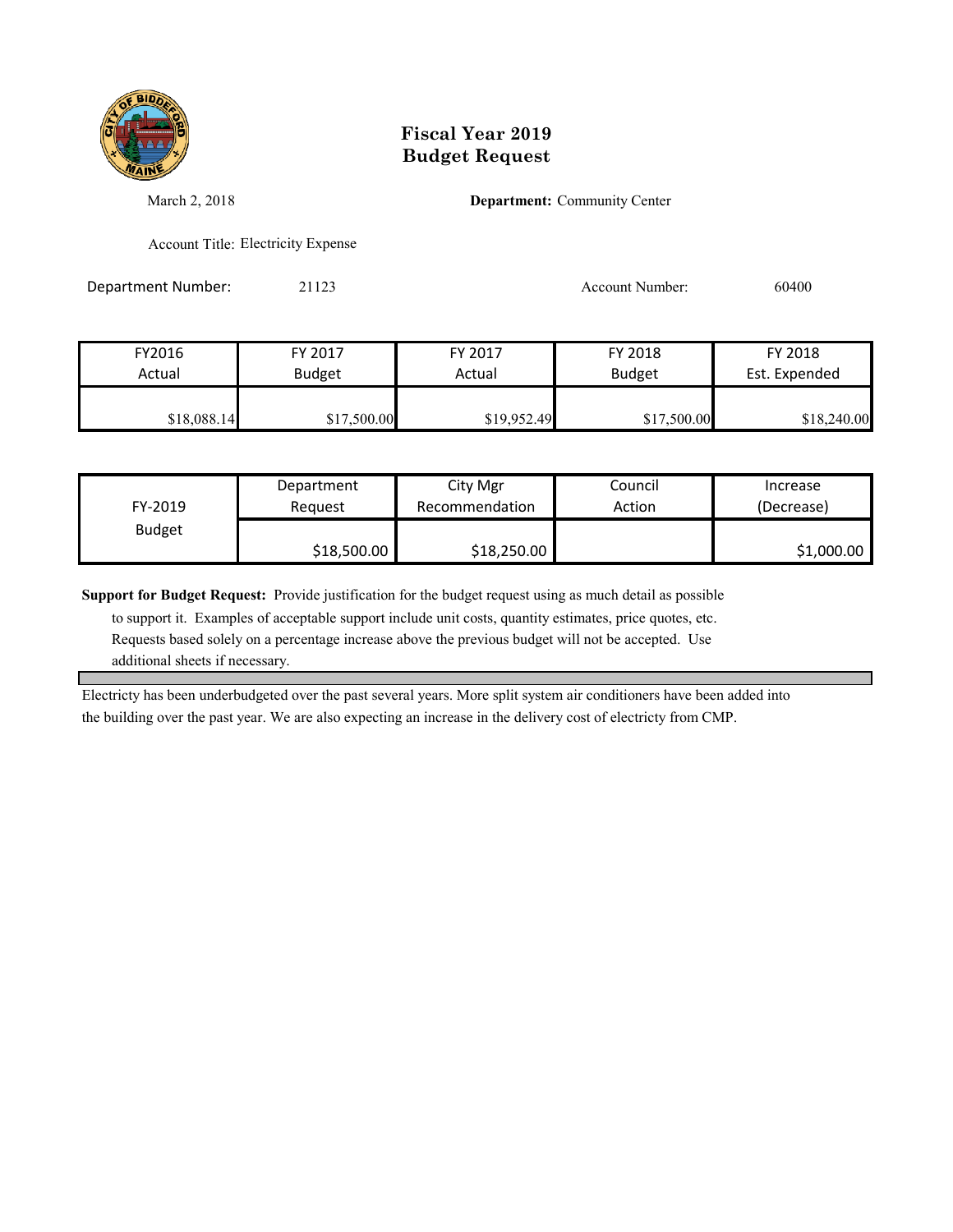

March 2, 2018 **Department:** Community Center

Account Title: Water Expense

Department Number: 21123 2002 2012 2012 2020 2020 2031 20401

| FY2016   | FY 2017       | FY 2017    | FY 2018       | FY 2018       |
|----------|---------------|------------|---------------|---------------|
| Actual   | <b>Budget</b> | Actual     | <b>Budget</b> | Est. Expended |
| \$590.19 | \$700.00      | \$1,126.04 | \$840.00      | \$800.00      |

| FY-2019       | Department | City Mgr       | Council | Increase   |
|---------------|------------|----------------|---------|------------|
|               | Reauest    | Recommendation | Action  | (Decrease) |
| <b>Budget</b> | \$840.00   | \$840.00       |         | \$0.00     |

**Support for Budget Request:** Provide justification for the budget request using as much detail as possible

 to support it. Examples of acceptable support include unit costs, quantity estimates, price quotes, etc. Requests based solely on a percentage increase above the previous budget will not be accepted. Use additional sheets if necessary.

Water useage will stay on budget as long as we monitor leakage .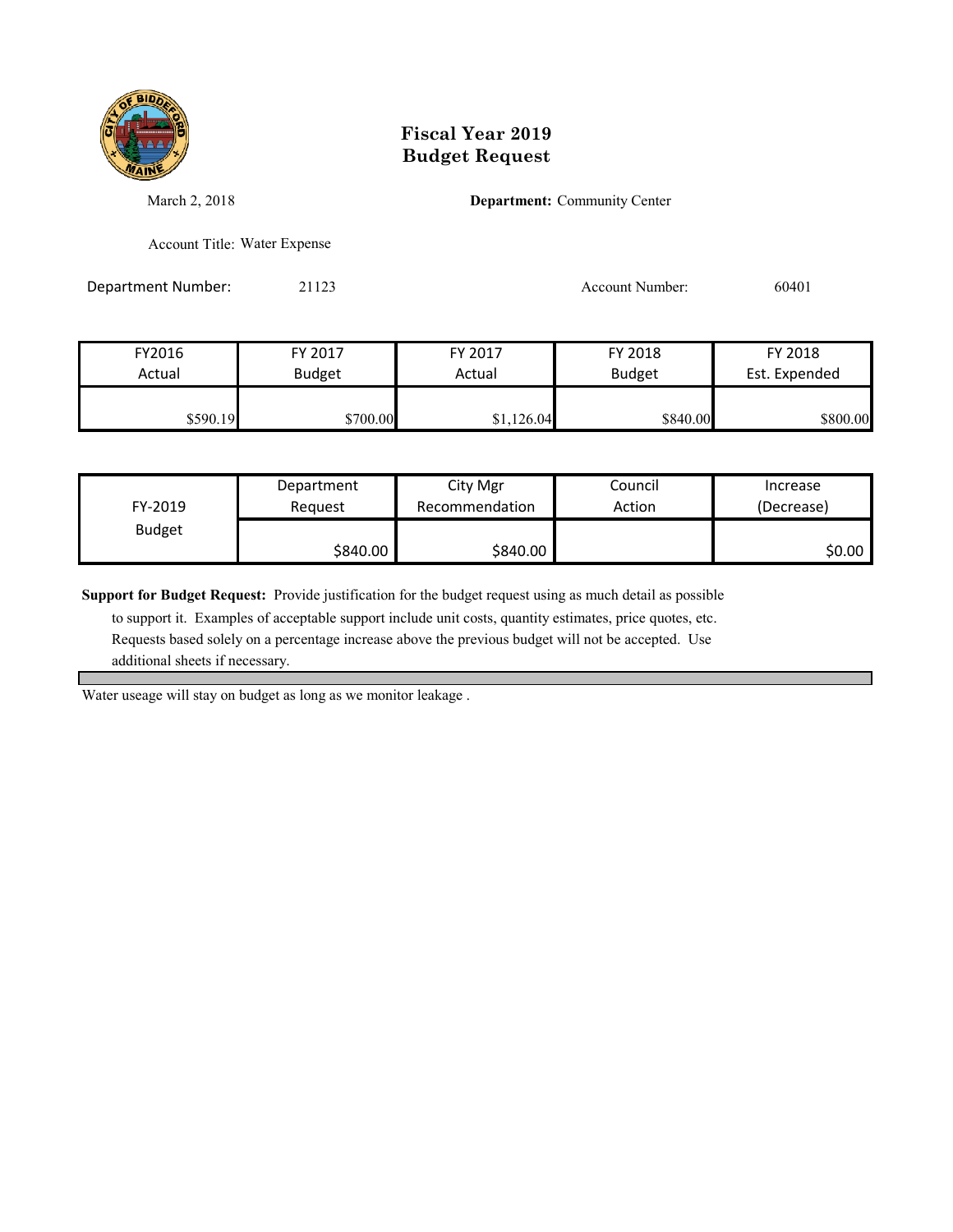

March 2, 2018 **Department:** Community Center

Account Title: Phone/Celular/Paging Exp

Department Number: 21123 2002 2012 2012 Account Number: 60402

| FY2016     | FY 2017       | FY 2017    | FY 2018       | FY 2018       |
|------------|---------------|------------|---------------|---------------|
| Actual     | <b>Budget</b> | Actual     | <b>Budget</b> | Est. Expended |
|            |               |            |               |               |
| \$1,333.22 | \$1,300.00    | \$1,298.75 | \$750.00      | \$1,439.00    |

| FY-2019       | Department | City Mgr       | Council | Increase   |
|---------------|------------|----------------|---------|------------|
|               | Reauest    | Recommendation | Action  | (Decrease) |
| <b>Budget</b> | \$1,439.00 | \$1,439.00     |         | (\$42.00)  |

**Support for Budget Request:** Provide justification for the budget request using as much detail as possible

 to support it. Examples of acceptable support include unit costs, quantity estimates, price quotes, etc. Requests based solely on a percentage increase above the previous budget will not be accepted. Use additional sheets if necessary.

1 Phone @\$30.11 per month \$370.00 assigned to maintenance person

1 Phone @\$28.11 per month \$337.32 assigned to custodian on duty

\$60.89/month for GWI = \$730.68/year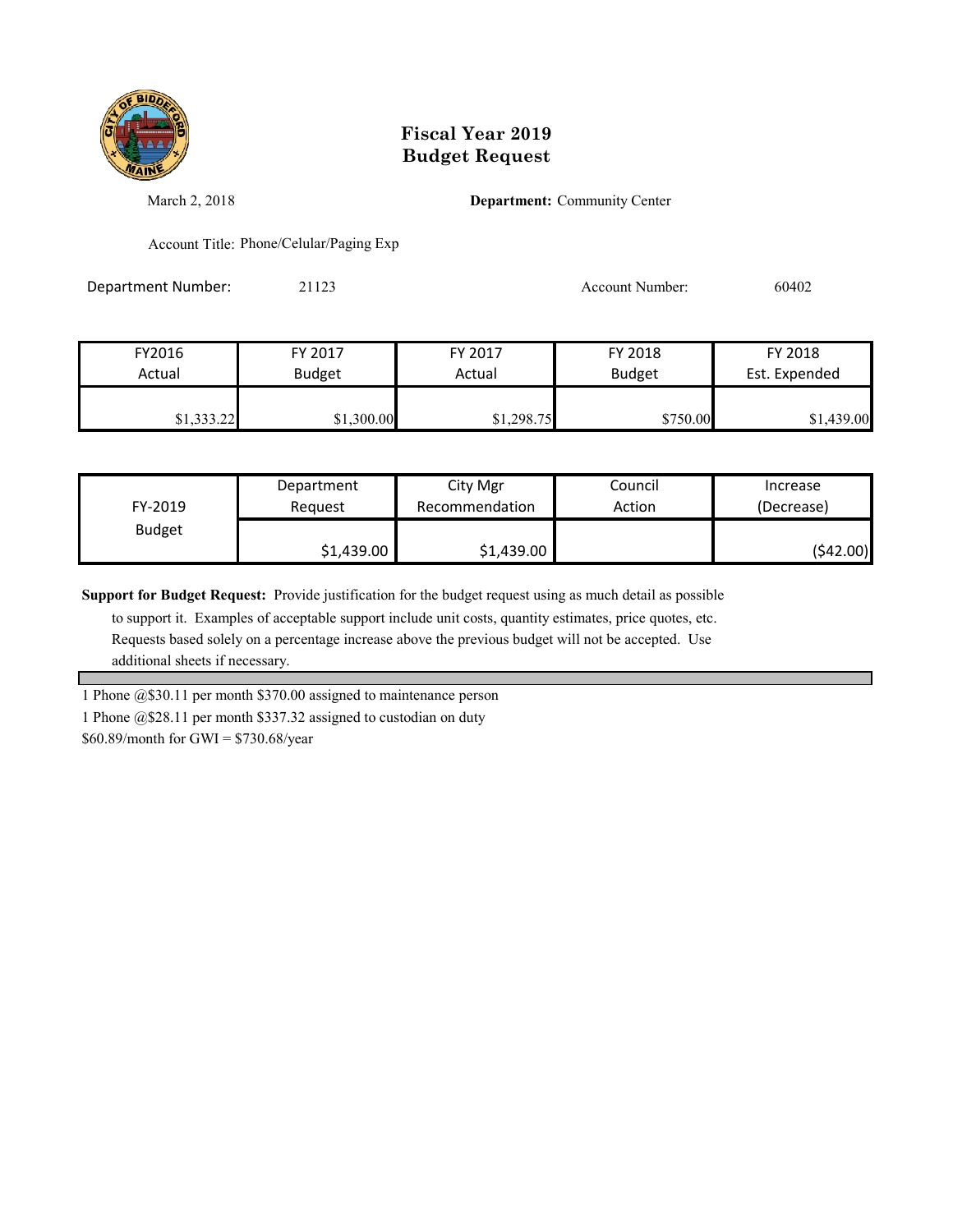

March 2, 2018 **Department:** Community Center

Account Title: Sewer User Fee Expense

Department Number: 21123 2009 2012 2012 Account Number: 60404

| FY2016     | FY 2017       | FY 2017    | FY 2018       | FY 2018       |
|------------|---------------|------------|---------------|---------------|
| Actual     | <b>Budget</b> | Actual     | <b>Budget</b> | Est. Expended |
|            |               |            |               |               |
| \$1,699.15 | \$2,000.00    | \$3,331.70 | \$2,000.00    | \$2,100.00    |

| FY-2019       | Department | City Mgr       | Council | Increase   |
|---------------|------------|----------------|---------|------------|
|               | Reauest    | Recommendation | Action  | (Decrease) |
| <b>Budget</b> | \$2,000.00 | \$2,000.00     |         | \$0.00     |

**Support for Budget Request:** Provide justification for the budget request using as much detail as possible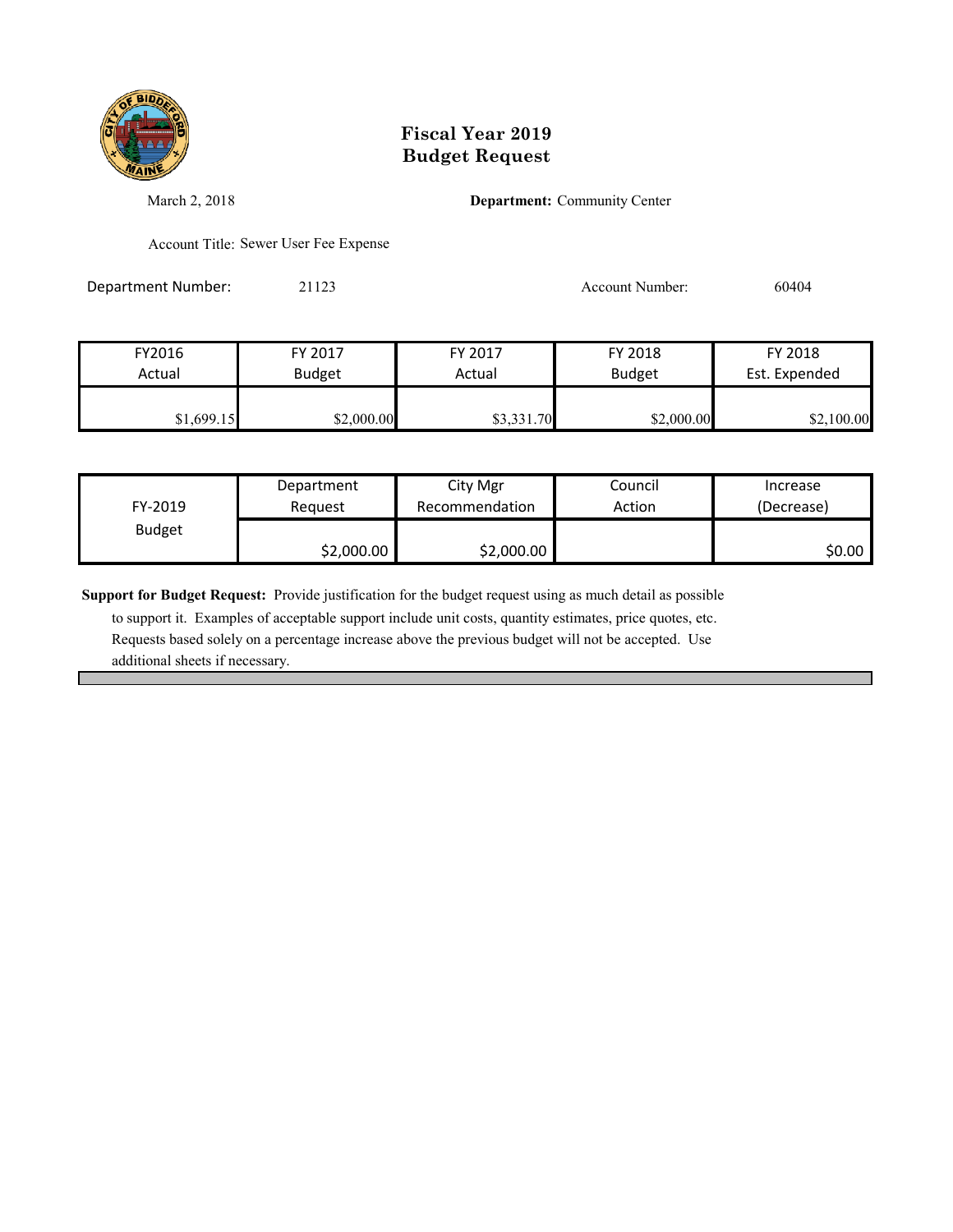

March 2, 2018 **Department:** Community Center

Account Title: Heating Fuel Expense

Department Number: 21123 2009 2012 2012 2012 2013 Account Number: 60405

| FY2016      | FY 2017       | FY 2017     | FY 2018       | FY 2018       |
|-------------|---------------|-------------|---------------|---------------|
| Actual      | <b>Budget</b> | Actual      | <b>Budget</b> | Est. Expended |
|             |               |             |               |               |
| \$42,765.02 | \$44,600.00   | \$42,283.29 | \$39,400.00   | \$40,000.00   |

|               | Department  | City Mgr       | Council | Increase   |
|---------------|-------------|----------------|---------|------------|
| FY-2019       | Reauest     | Recommendation | Action  | (Decrease) |
| <b>Budget</b> |             |                |         |            |
|               | \$45,000.00 | \$42,500.00    |         | \$5,600.00 |

**Support for Budget Request:** Provide justification for the budget request using as much detail as possible

 to support it. Examples of acceptable support include unit costs, quantity estimates, price quotes, etc. Requests based solely on a percentage increase above the previous budget will not be accepted. Use additional sheets if necessary.

20,000 gallons of heating oil at \$2.25 per gallon.

| 2017 | \$<br>42,283.29 |
|------|-----------------|
| 2016 | \$<br>42,765.02 |
| 2015 | \$<br>67,059.48 |
| 2014 | \$<br>64,957.07 |
| 2013 | \$<br>58,513.87 |
| 2012 | \$<br>55,350.75 |
|      |                 |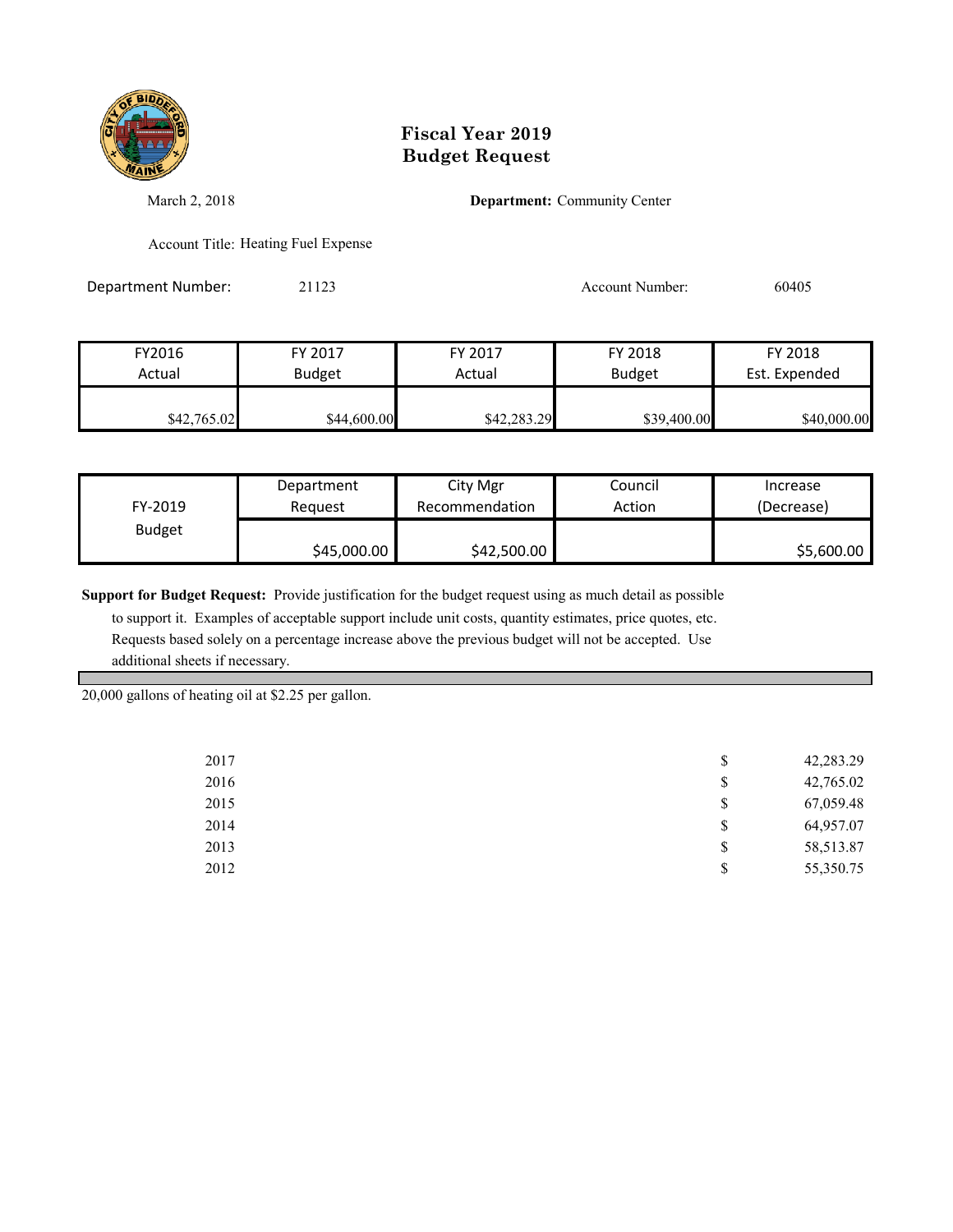

March 2, 2018 **Department:** Community Center

Account Title: Building Repair/Maint Exp

Department Number: 21123 Account Number: 60450

| FY2016      | FY 2017       | FY 2017     | FY 2018       | FY 2018       |
|-------------|---------------|-------------|---------------|---------------|
| Actual      | <b>Budget</b> | Actual      | <b>Budget</b> | Est. Expended |
|             |               |             |               |               |
| \$26,627.27 | \$47,735.00   | \$33,005.34 | \$43,750.00   | \$44,000.00   |

| FY-2019       | Department  | City Mgr       | Council | Increase   |
|---------------|-------------|----------------|---------|------------|
|               | Reauest     | Recommendation | Action  | (Decrease) |
| <b>Budget</b> | \$47,000.00 | \$44,500.00    |         | \$3,250.00 |

**Support for Budget Request:** Provide justification for the budget request using as much detail as possible

 to support it. Examples of acceptable support include unit costs, quantity estimates, price quotes, etc. Requests based solely on a percentage increase above the previous budget will not be accepted. Use additional sheets if necessary.

Plumbing Repairs \$2,500.00

Electrical Repairs \$3,500.00

HVAC Repairs \$3,000.00

Hand rail Myrtle St Entrence \$900.00

Roof repairs \$1,000.00

Replace carpeting on stairs and landings Myrtle St and Clark st entrences \$8,500.00

Replace doors on Prospect St side of building from gym to provide effective exiting per code. \$10,500

Masonary repairs to lentil above windows on Myrtle St side of the building \$7,500.00

Interior paint and supply \$3800.00

Gym floor refinish \$1,285.00

Ross Center floor refinish \$750.00

Auditorium floor refinish \$800.00

Asbestos Removal \$2,500.00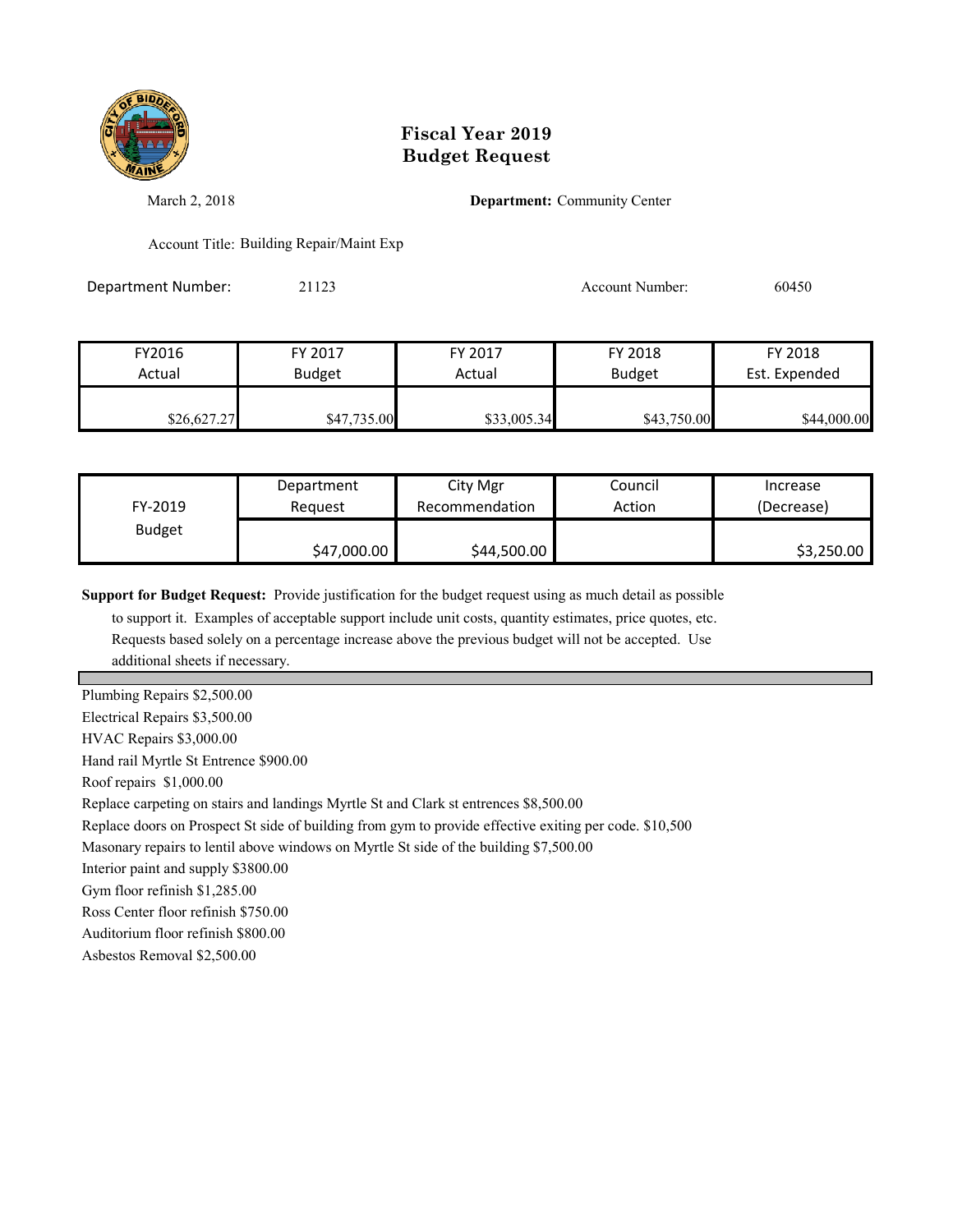

March 2, 2018 **Department:** Community Center

Account Title: Grounds Maint/Improve Exp

Department Number: 21123 2009 2012 2012 Account Number: 60454

| FY2016   | FY 2017       | FY 2017  | FY 2018       | FY 2018       |
|----------|---------------|----------|---------------|---------------|
| Actual   | <b>Budget</b> | Actual   | <b>Budget</b> | Est. Expended |
| \$695.00 | \$2,400.00    | \$782.00 | \$3,000.00    | \$2,000.00    |

| FY-2019       | Department | City Mgr       | Council | Increase   |
|---------------|------------|----------------|---------|------------|
|               | Reauest    | Recommendation | Action  | (Decrease) |
| <b>Budget</b> | \$3,000.00 | \$3,000.00     |         | \$0.00     |

**Support for Budget Request:** Provide justification for the budget request using as much detail as possible

 to support it. Examples of acceptable support include unit costs, quantity estimates, price quotes, etc. Requests based solely on a percentage increase above the previous budget will not be accepted. Use additional sheets if necessary.

Pavment patching \$1,000.00 Fence repair \$500.00 Exterior trsh cans \$650.00 Schrubs , plants \$350.00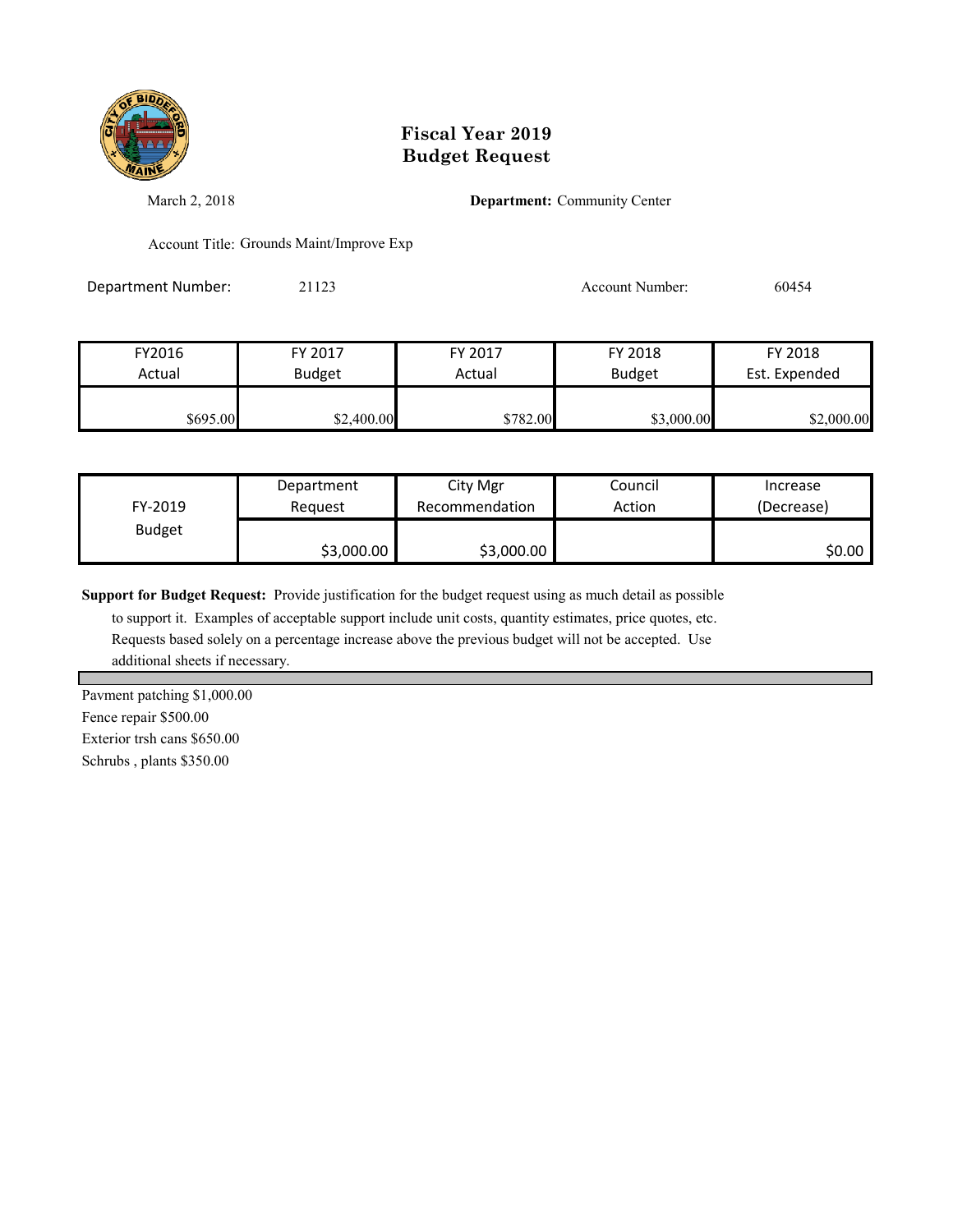

March 2, 2018 **Department:** Community Center

Account Title: Admin/Office Supp/Eqt Non-Cap

Department Number: 21123 2009 2012 2012 2012 2013 Account Number: 60500

| FY2016   | FY 2017       | FY 2017  | FY 2018       | FY 2018       |
|----------|---------------|----------|---------------|---------------|
| Actual   | <b>Budget</b> | Actual   | <b>Budget</b> | Est. Expended |
|          |               |          |               |               |
| \$173.28 | \$50.00       | \$146.12 | \$50.00       | \$25.00       |

| FY-2019       | Department | City Mgr       | Council | Increase   |
|---------------|------------|----------------|---------|------------|
|               | Reauest    | Recommendation | Action  | (Decrease) |
| <b>Budget</b> | \$25.00    | \$25.00∣       |         | ( \$25.00) |

**Support for Budget Request:** Provide justification for the budget request using as much detail as possible

 to support it. Examples of acceptable support include unit costs, quantity estimates, price quotes, etc. Requests based solely on a percentage increase above the previous budget will not be accepted. Use additional sheets if necessary.

clip boards, pens , etc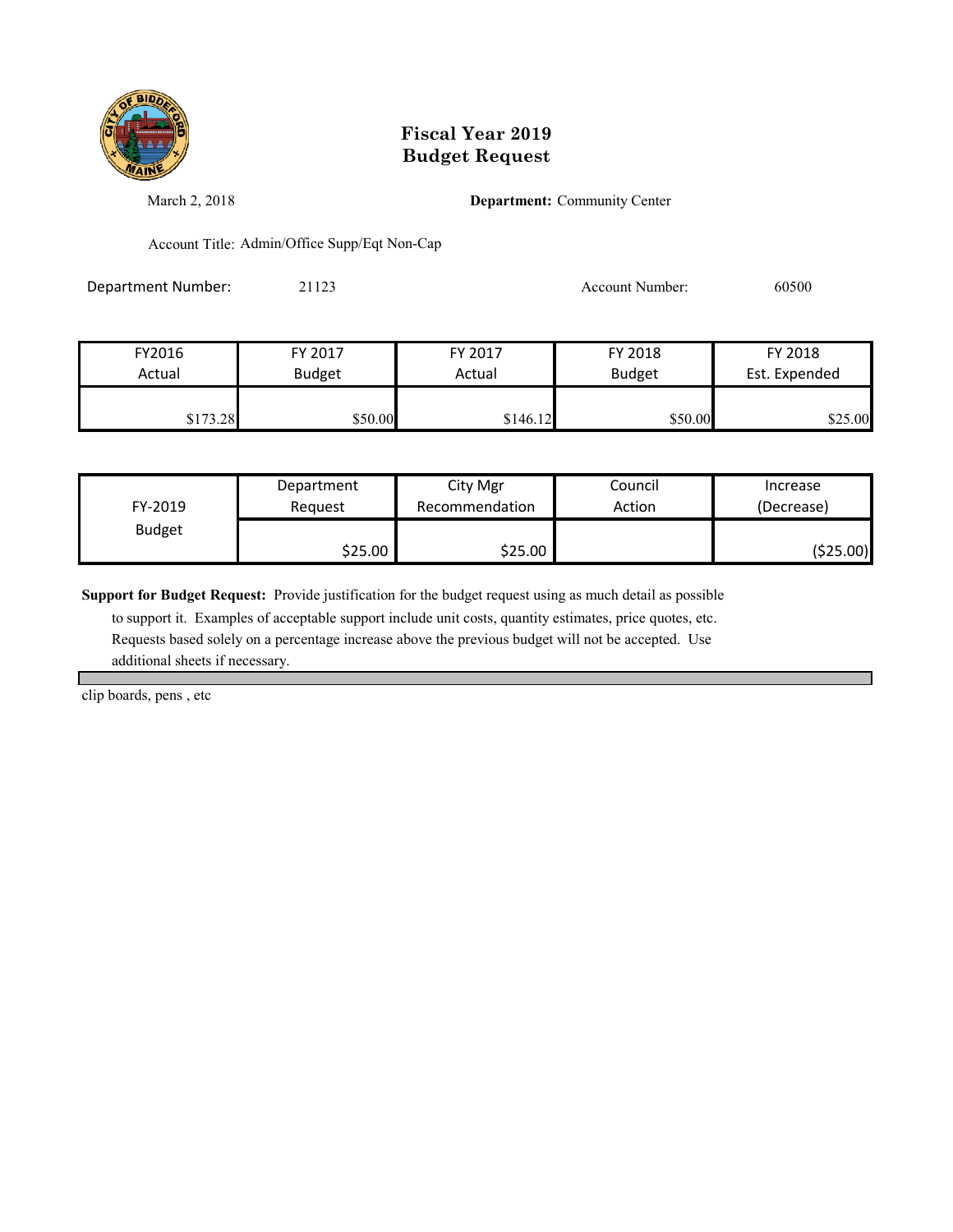

March 2, 2018 **Department:** Community Center

Account Title: Operating Supp/Eqt Non-Cap

Department Number: 21123 2009 2012 2012 2020 2020 20301

| FY2016     | FY 2017       | FY 2017    | FY 2018       | FY 2018       |
|------------|---------------|------------|---------------|---------------|
| Actual     | <b>Budget</b> | Actual     | <b>Budget</b> | Est. Expended |
|            |               |            |               |               |
| \$4,227.49 | \$1,000.00    | \$1,084.50 | \$1,000.00    | \$800.00      |

| FY-2019       | Department | City Mgr       | Council | Increase   |
|---------------|------------|----------------|---------|------------|
|               | Reauest    | Recommendation | Action  | (Decrease) |
| <b>Budget</b> | 1,000.00   | \$1,000.00     |         | \$0.00     |

**Support for Budget Request:** Provide justification for the budget request using as much detail as possible

| Wet Dry vacuum                   |   | 650.00   |
|----------------------------------|---|----------|
| Replace defective cordless drill | S | 125.00   |
| Assorted hardware and supplies   |   | 225.00   |
|                                  |   | 1,000.00 |